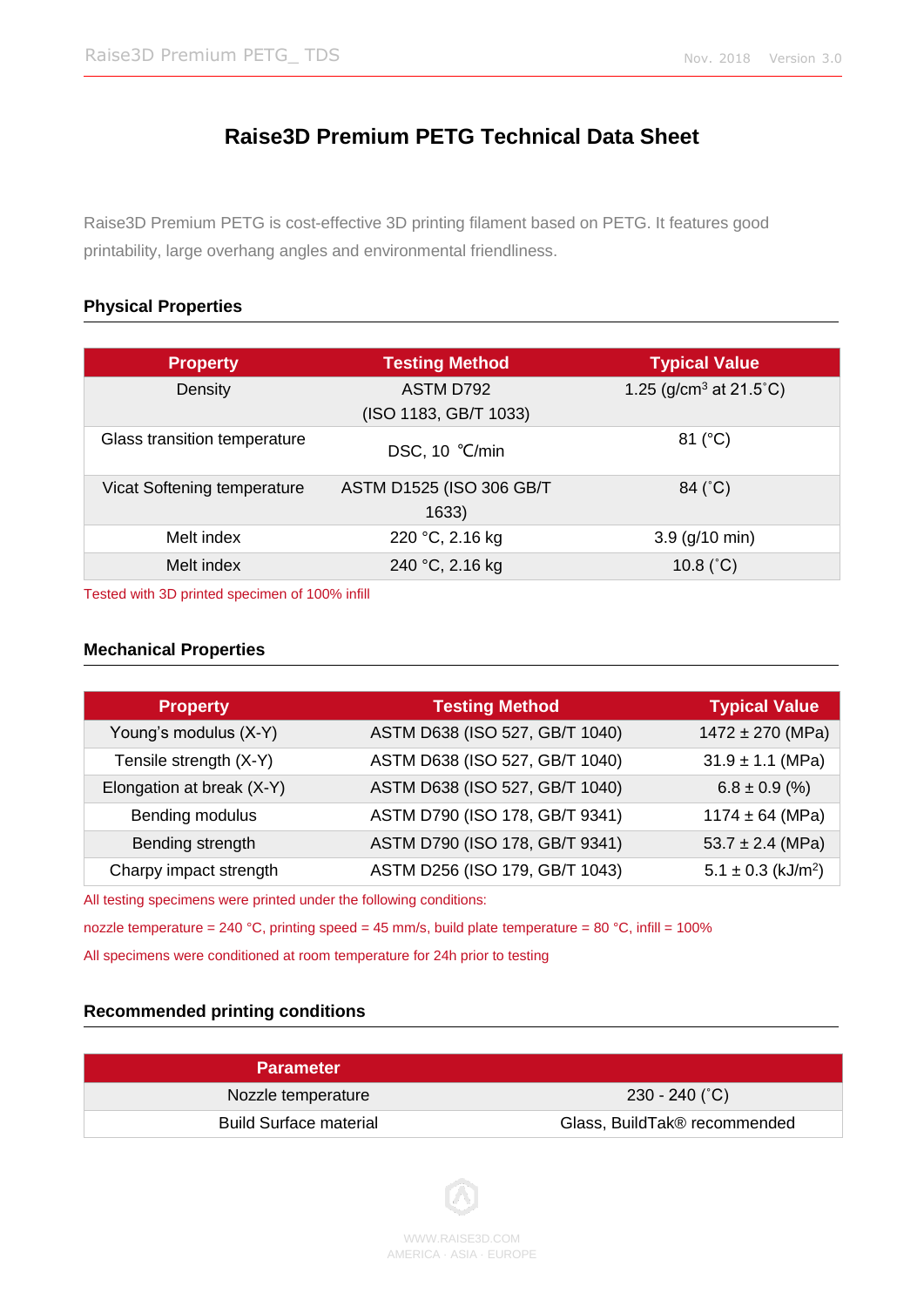| Build surface treatment               | None             |
|---------------------------------------|------------------|
| Build plate temperature               | $80 (^{\circ}C)$ |
| Cooling fan                           | Turned on        |
| Printing speed                        | 45 (mm/s)        |
| Raft separation distance              | $0.15$ (mm)      |
| Retraction distance                   | $1-3$ (mm)       |
| <b>Retraction speed</b>               | 20-80 (mm/s)     |
| Recommended environmental temperature | Room temperature |
| Threshold overhang angle              | 70 $(°)$         |
| Recommended support material          | <b>PVA</b>       |

Based on 0.4 mm nozzle and IdeaMaker v3.3.0. Printing conditions may vary with different nozzle diameters

# **Testing Geometries**



Tensile testing specimen; ASTM D638 (ISO 527, GB/T 1040)



Flexural testing specimen; ASTMD790 (ISO 178, GB/T 9341)



Impact testing specimen; ASTM D256 (ISO 179, GB/T 1043)